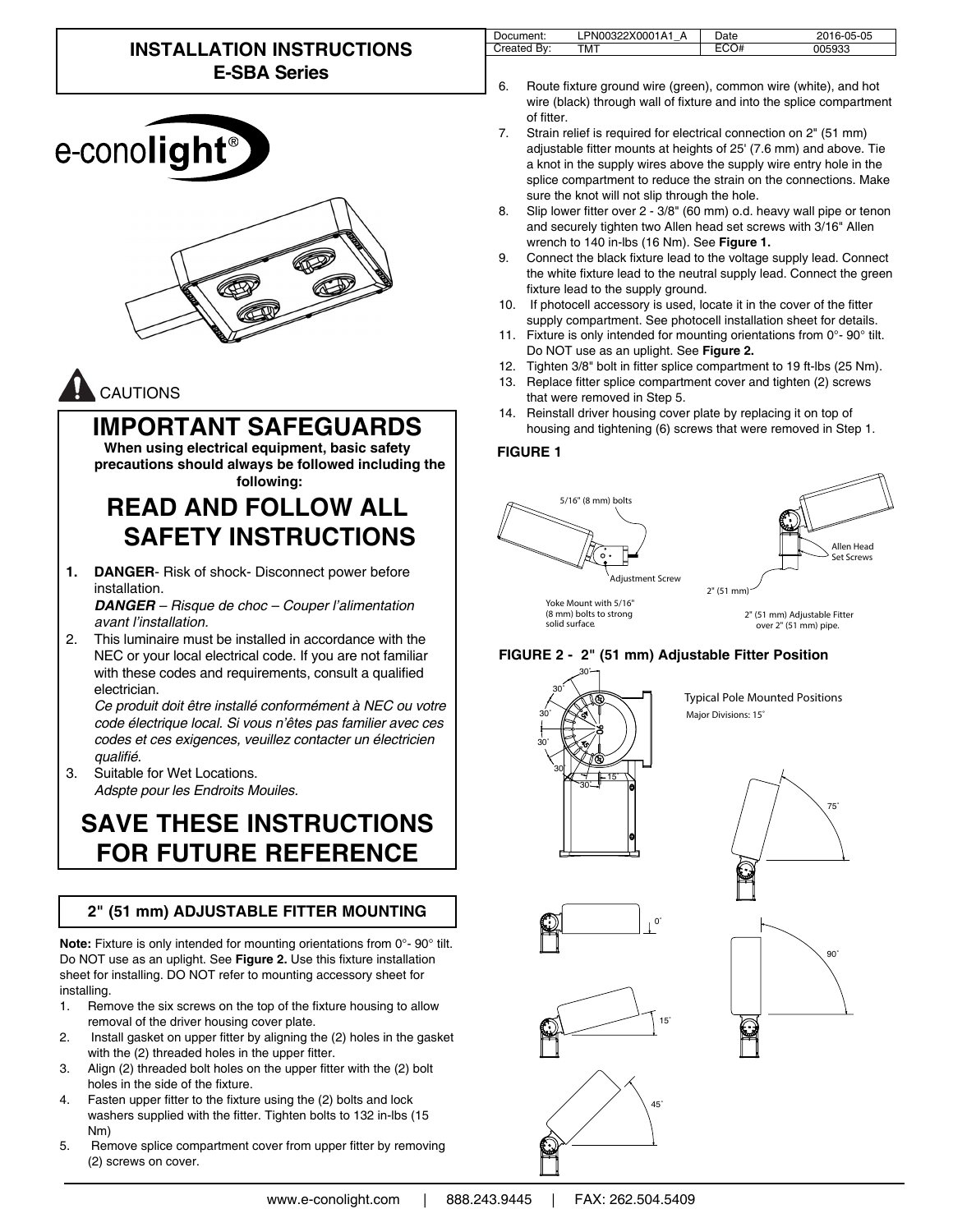## **INSTALLATION INSTRUCTIONS E-SBA Series**

#### **U-BRACKET MOUNTING**

**Note:** Only use Adjustable U-bracket kit (E-ACUSB). **Note:** Fixture is only intended for mounting orientations from 0°- 90° tilt. Do NOT use as an uplight. See **Figure 2.** Use this fixture installation sheet for installing. DO NOT refer to mounting accessory sheet for installing.

- 1. Remove the six screws on the top of the fixture housing to allow removal of the driver housing cover plate.
- 2. Attach U-bracket to fixture as shown in **Figure 3.** Make sure sealing washers are under bolt heads.
- 3. Pass bolts from inside of housing through housing wall and U-bracket.
- 4. Slide (2) lock washers over yoke bolts.
- 5. Secure U-bracket to housing with (2) 5/16" nuts. Tighten nuts to 132 in-lbs (15 N•m).
- 6. Insert cord through cord grip so that the leads extend from the threaded end of the cord grip by approximately 4". Tighten cord grip firmly to cord.
- 7. Remove nut from cord grip. Pass threaded end of cord grip through wall of housing. Make sure gasket for cord grip is on outside of housing.
- 8. Tighten nut on threaded end of cord grip to secure cord grip to housing. Do not overtighten to prevent damage to threads.
- 9. Connect the driver voltage (black) lead to the black cord lead. Connect the driver common (white) lead to the white cord lead. Connect the green fixture lead to the green cord lead.
- 10. Mount fixture using (2) 3/8" (10mm) bolts appropriate for mounting surface. See **Figure 4.**
- 11. Reinstall driver housing cover plate by placing it on top of housing and tightening the (6) screws that were removed in Step 1.
- 12. Make wire connections to supply leads. Connect the black cord lead to the voltage supply lead. Connect the white cord lead to the neutral supply lead. Connect the green cord lead to the ground supply lead.

### **TO AIM FIXTURE (U-BRACKET)**

- 1. Adjust fixture to desired angle, making sure to line up set of locking holes in inner and outer yoke brackets.
- 2. Insert locking screw into matching holes of inner and outer yokes, and tighten.
- 3. Securely tighten both bolts on sides of U-bracket.

#### **6" MOUNTING ARM**

**Note:** Only use 6" Mounting Arm kit (E-ACESB). **Note:** Do NOT use as an uplight. Use this fixture installation sheet for installing. DO NOT refer to mounting accessory sheet for installing. **Note:** Strain relief is required for electrical connections at height of 25' (7.6 mm) and above. Knot the supply wires from the pole with the fixture cord inside the pole.

- 1. Use template on last page for dimensions on pole drilling if pole is not pre-drilled. NOTE: Template is not to scale.
- 2. Remove the (6) screws on the top of the fixture housing to allow removal of the driver housing cover plate.
- 3. Screw threaded rods through holes in pole into backing plate inside pole until non-threaded section of rod contacts backing plate. See **Figure 5.**
- 4. Insert cord through cord grip so that the leads extend from the threaded end of the cord grip by approximately 4". Tighten cord grip firmly to cord.
- 5. Remove nut from cord grip. Pass threaded end of cord grip through wall of housing. Make sure gasket for cord grip is on outside of housing.
- 6. Tighten nut on threaded end of cord grip to secure cord grip to housing. Do not overtighten to prevent damage to threads.

| Document:   | LPN00322X0001A1 | つate | 2016-05-05 |
|-------------|-----------------|------|------------|
| Created By: | <b>TMT</b>      |      | 05933      |

- 7. Connect the driver voltage (black) lead to the black cord lead. Connect the driver common (white) lead to the white cord lead. Connect the green fixture lead to the green cord lead.
- 8. Feed cord through extrusion into pole and slide extrusion over threaded rods so that the rods are positioned in extrusion channels.
- 9. Align mounting holes of fixture with exposed ends of threaded rods and push fixture flush with extrusion.
- 10. Install sealing washers and nuts onto threaded rods inside fixture. See **Figure 5.**
- 11. Torque hex nuts to 132 in-lbs (15 Nom).
- 12. Reinstall driver housing cover plate by replacing it on top of housing and tightening the (6) screws removed in Step 2.
- 13. Make wire connections inside pole. Connect the black cord lead to the voltage supply lead. Connect the white cord lead to the neutral supply lead. Connect the green cord lead to the ground supply lead.

#### **FIGURE 3**







**FIGURE 5**

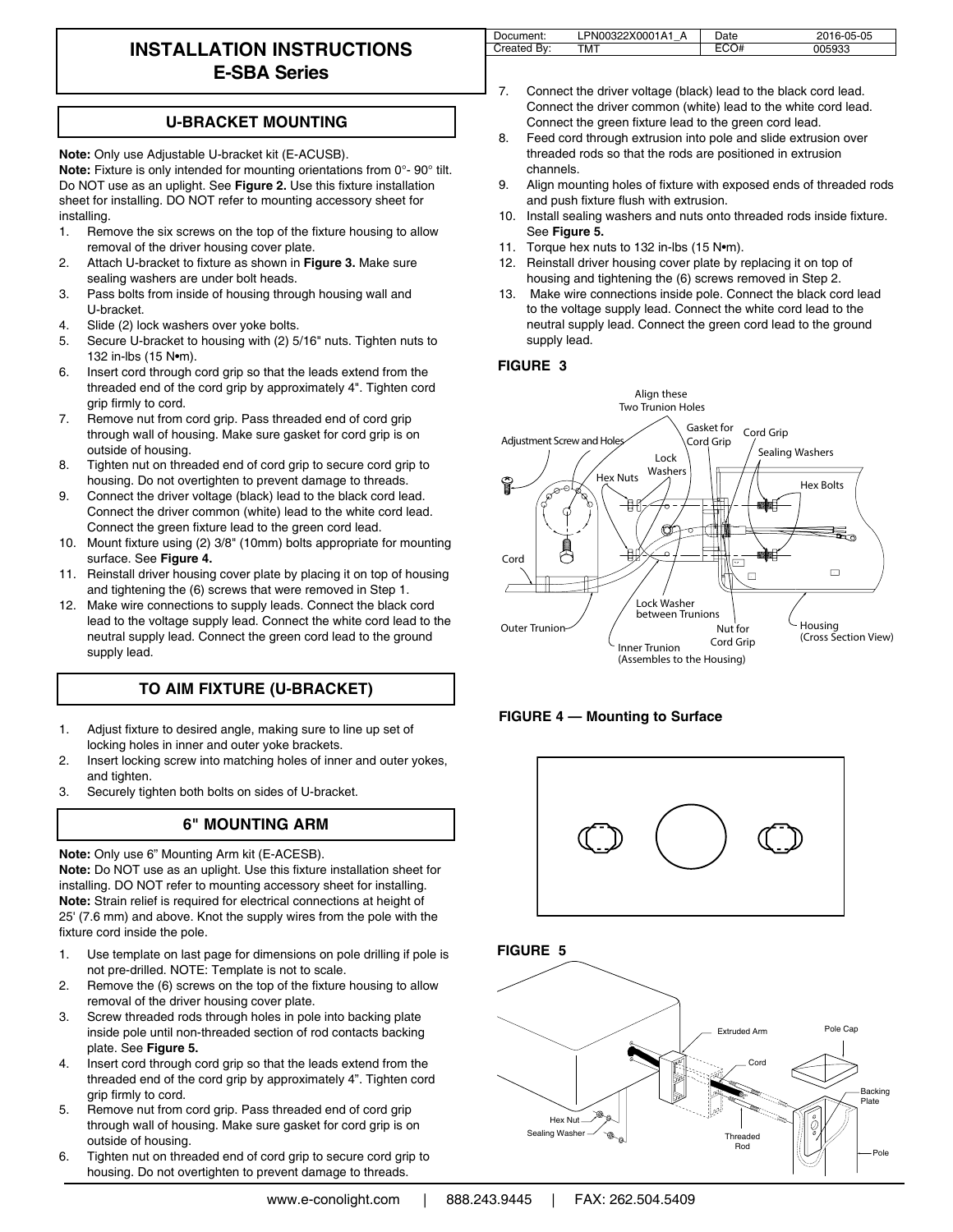### **INSTALLATION INSTRUCTIONS E-SBA Series**

| Document:   | LPN00322X0001A1 A | Date | 2016-05-05 |
|-------------|-------------------|------|------------|
| Created By: | тмт               | ECO# | 005933     |

#### **FCC NOTICE**

**CAUTION:** Changes or modifications not expressly approved could void your authority to use this equipment.

This device complies with part 15 of the FCC Rules. Operation is subject to the following two conditions: (1) This device may not cause harmful interference, and (2) this device must accept any interference received, including interference that may cause undesired operation.

This equipment has been tested and found to comply with the limits for a Class A digital device, pursuant to part 15 of the FCC Rules. These limits are designed to provide reasonable protection against harmful interference when the equipment is operated in a commercial environment. This equipment generates, uses, and can radiate radio frequency energy and, if not installed and used in accordance with the instruction manual, may cause harmful interference to radio communications. Operation of this equipment in a residential area is likely to cause harmful interference in which case the user will be required to correct the interference at his own expense.

CAN ICES-005 (A)/NMB-005 (A)

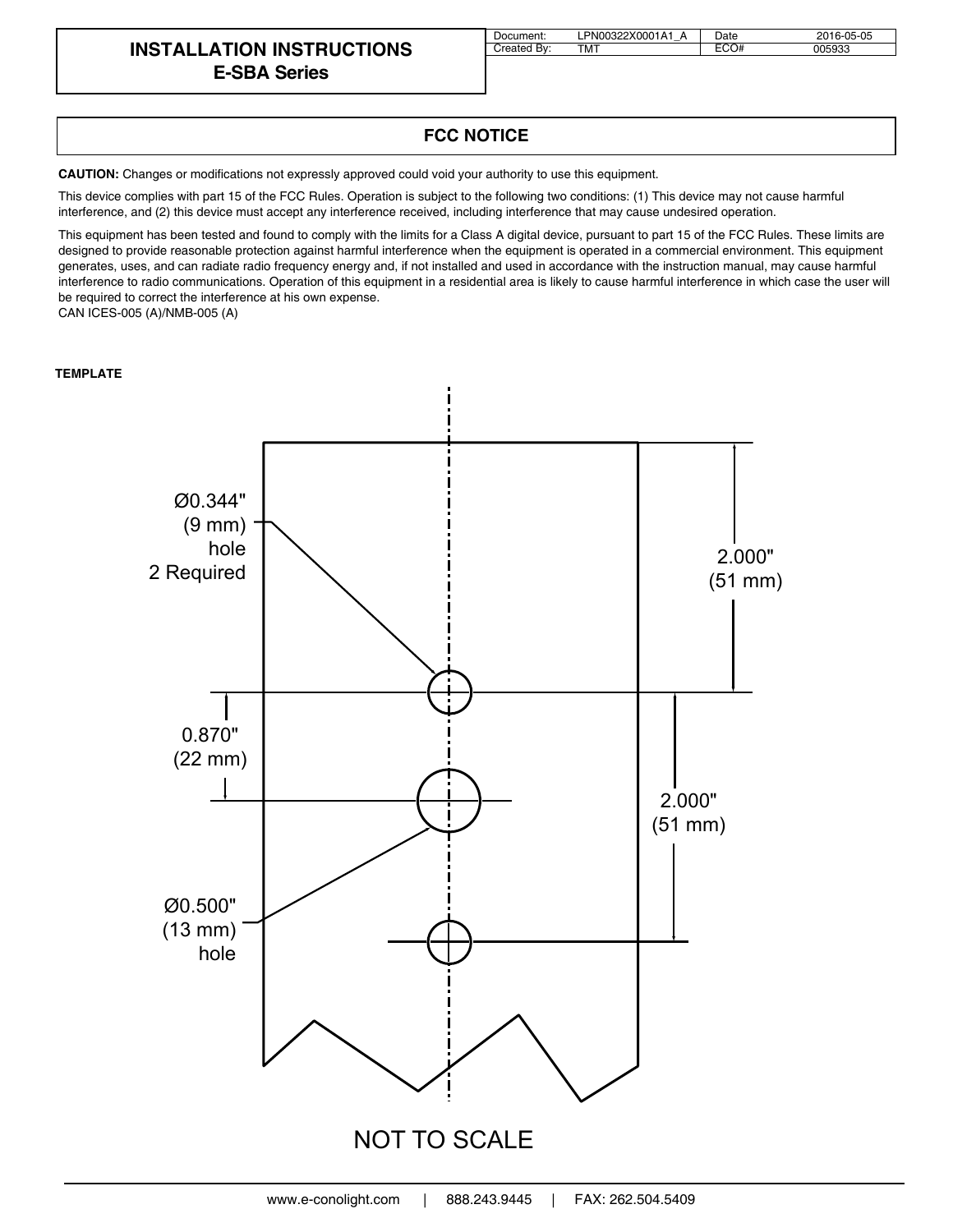





### **CONSEJOS IMPORTANTES DE SEGURIDAD**

**Al usar equipos eléctricos, siempre se deben seguir precauciones de seguridad básicas, incluidas las siguientes:**

# **LEA Y SIGA TODAS LAS INSTRUCCIONES DE SEGURIDAD**

- **1. PELIGRO** Riesgo de descarga eléctrica, desconecte la alimentación antes de la instalación. *DANGER – Risque de choc – Couper l'alimentation avant l'installation.*
- 2. Esta luminaria debe instalarse de acuerdo con el código NEC o su código eléctrico local. Si usted no está familiarizado con estos códigos y requisitos, consulte con un electricista calificado.

*Ce produit doit être installé conformément à NEC ou votre code électrique local. Si vous n'êtes pas familier avec ces codes et*  ces exigences, veuillez contacter un électricien qualifié.

3. Adecuado para uso en ubicaciones húmedas. *Adspte pour les Endroits Mouiles.*

# **CONSERVE ESTAS INSTRUCCIONES PARA REFERENCIA FUTURA**

#### **MONTAJE DE ADAPTADOR AJUSTABLE DE 2" (51 mm)**

- 1. Retire los seis tornillos de la parte superior de la caja de la luminaria para permitir la extracción de la placa de la cubierta de la caja del controlador.
- 2. Instale la junta en el adaptador superior alineando los (2) orificios en la junta con los (2) agujeros roscados en el adaptador superior.
- 3. Alinee los dos (2) orificios roscados para pernos en la abrazadera superior con los dos (2) orificios para pernos en el costado de la luminaria.
- 4. Sujete el adaptador superior a la luminaria utilizando los (2) pernos y arandelas de seguridad suministradas con el adaptador. Apriete los pernos a 132 lb-in (15 Nm)
- 5. Retire la tapa del compartimento de empalmes del adaptador superior quitando los (2) tornillos en la tapa.
- 6. Pase el cable de tierra (verde), el cable común (blanco) y el alambre energizado (negro) de la luminaria a través de la pared de la luminaria y hacia el interior del compartimiento de empalmes del adaptador.
- 7. Es necesario un dispositivo contra tirones para la conexión eléctrica en instalaciones de adaptador ajustable de 2" (51 mm) en alturas de 25' (7,6 m) y más. Se debe atar un nudo en los cables de alimentación eléctrica por encima del orificio de entrada

| Documento:  | LPN00322X0001A1 A | Fecha | 2016-05-05 |
|-------------|-------------------|-------|------------|
| Creado por: | <b>TMT</b>        |       | 005933     |

del cable de alimentación eléctrica en el compartimiento de empalmes para reducir la tensión en las uniones. Asegúrese de que el nudo no se deslice a través del orificio.

- 8. Deslice el adaptador inferior sobre un tubo de pared gruesa o espiga con diámetro exterior de 2 - 3/8" (60 mm) y apriete firmemente dos tornillos prisioneros con cabeza Allen con una llave Allen de 3/16" con un par de 140 lb-in (16 Nm). Consulte la **Figura 1.**
- 9. Conecte el cable negro del dispositivo al alambre de suministro de voltaje. Conecte el cable blanco de la luminaria al cable neutro de la alimentación eléctrica. Conecte el cable verde de la luminaria a la conexión de tierra de la alimentación eléctrica.
- 10. Si se utiliza un accesorio con una fotocelda, colóquela en la cubierta del compartimiento de alimentación eléctrica del adaptador. Consulte los detalles en la hoja de instalación de la fotocelda.
- 11. Ajuste la luminaria con el ángulo de orientación deseado aflojando el perno entre las dos mitades del adaptador y gire la luminaria hasta lograr la inclinación deseada. Consulte la **Figura 2.**
- 12. Apriete el perno de 3/8" en el compartimiento de empalmes del adaptador con un par de 19 lb-pie (25 Nm).
- 13. Cambie tapa del compartimiento de empalme ajustador y apriete (2) tornillos que se quitaron en el Paso 5.
- 14. Reinstalar tapa del controlador de vivienda sustituyéndolo en la parte superior de la vivienda y apriete (6) tornillos que se quitaron en el Paso 1.

#### **FIGURA 1**





75˚

 $y_0$  montaje de norquina con superficie sólida fuerte Montaje de horquilla con

2" (51 mm) Adaptador ajustable sobre tubo de 2" (51 mm)

**FIGURA 2 - Posiciones del adaptador ajustable de 2" (51 mm)**



Posiciones típicas de montaje en postes Separación entre posiciones 15<sup>°</sup>











180˚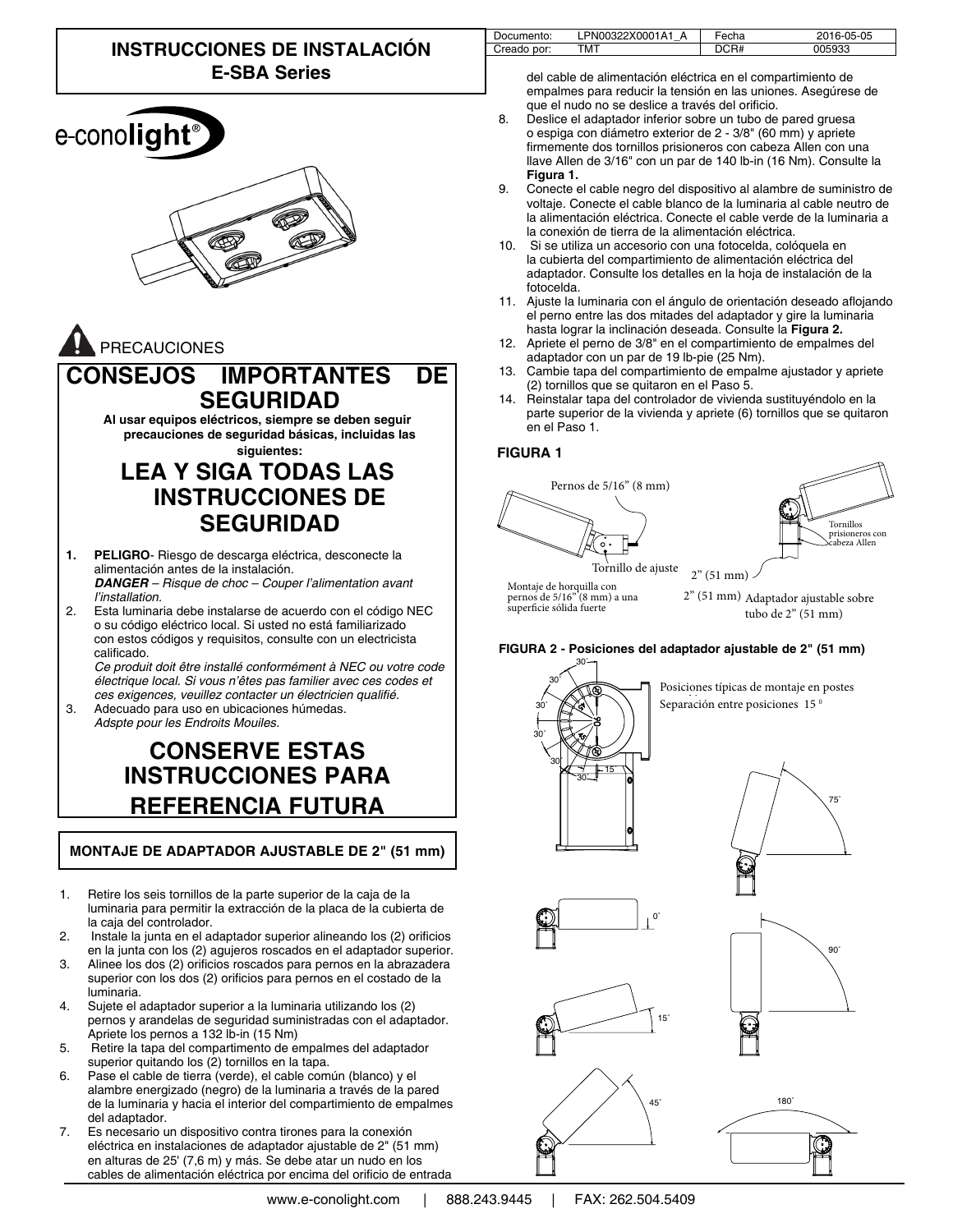# **INSTRUCCIONES DE INSTALACIÓN E-SBA Series**

#### **MONTAJE DEL SOPORTE en U**

- **Nota:** Use únicamente el kit de soporte en U ajustable (E-ACUSB). Instale la luminaria de acuerdo con esta hoja de instrucciones. NO consulte la hoja de accesorios de montaje para la instalación.
- 1. Retire los seis (6) tornillos en la parte superior de la carcasa de la luminaria para permitir el retiro de la placa de cubierta de la carcasa del controlador.
- 2. Fije el soporte en U a la luminaria según se muestra en la **Figura 3.** Asegúrese de colocar arandelas de sellado debajo de las cabezas de los pernos.
- 3. Pase los pernos desde el interior de la carcasa a través de la pared de esta y del soporte en U.
- 4. Deslice dos (2) arandelas de seguridad sobre los pernos de la horquilla.<br>5. Suiete el soporte en U a la carcasa con dos (2) tuercas de 5/16". 5. Sujete el soporte en U a la carcasa con dos (2) tuercas de 5/16".
- Apriete las tuercas a 132 lb-pie (15 N•m)
- 6. Introduzca el cableado a través de la mordaza del cordón de manera que los cables se extiendan 4" (101.6 mm) aproximadamente desde el extremo roscado de la mordaza del cordón. Apriete firmemente la mordaza de sujeción del cableado al cableado mismo.
- 7. Retire la tuerca de la mordaza del cableado. Pase el extremo roscado de la mordaza del cableado a través de la pared de la carcasa. Asegúrese de que la junta de la mordaza del cableado quede fuera de la carcasa.
- 8. Apriete la tuerca en el extremo roscado de la mordaza del cableado para sujetar la mordaza del cableado a la carcasa. No apriete excesivamente el conjunto para evitar daños a las roscas.
- 9. Conecte el cable de voltaje (negro) del controlador a la línea con el cable de color negro. Conecte el cable común (blanco) del controlador a la línea con el cable de color blanco. Conecte el cable verde de la luminaria a la línea con el cable de color verde.
- 10. Instale la luminaria utilizando dos (2) pernos de 3/8" (10 mm) apropiados para la superficie de montaje. Consulte la **Figura 4.**
- 11. Vuelva a colocar la placa de cubierta de la carcasa del controlador colocándola en la parte superior de la carcasa y apretando los seis (6) tornillos que se quitaron en el Paso 1.
- 12. Realice las conexiones de los cables a las líneas de suministro. Conecte la línea con el cable de color negro al cable de suministro de voltaje. Conecte la línea con el cable de color blanco al cable neutral del suministro. Conecte la línea con el cable de color verde al cable de conexión a tierra del suministro.

### **PARA ORIENTAR LA LUMINARIA (SOPORTE EN U)**

- 1. Ajuste la luminaria en el ángulo que desee, y asegúrese de alinear un grupo de orificios de apriete en ambos soportes de horquilla interior y exterior.
- 2. Introduzca el tornillo de apriete en los orificios correspondientes de las horquillas interior y exterior, y apriételo.
- 3. Apriete firmemente ambos pernos en los costados del soporte en U.

### **BRAZO DE MONTAJE DE 6" (152.4 mm)**

**Nota:** Utilice únicamente el kit de brazo de montaje de 6" (152.4 mm) con código (E-ACESB). Instale la luminaria de acuerdo con esta hoja de instrucciones. NO consulte la hoja de accesorios de montaje para la instalación.

**Nota:** Las conexiones eléctricas en alturas de 25' (7.6 m) ymayores se requiere del uso de dispositivos contra tirones. Anude los cables de suministro del poste con el cableado de la luminaria en el interior del poste.

- 1. Use la plantilla que aparece en la última página para obtener las dimensiones de taladrado en el poste si dicho poste no viene pretaladrado. NOTA: La plantilla no está a escala.
- 2. Retire los seis (6) tornillos en la parte superior de la carcasa de la luminaria para permitir el retiro de la placa de cubierta de la carcasa del controlador.
- 3. Enrosque las varillas roscadas a través de los orificios del poste en la placa de respaldo en el interior del poste hasta que la sección no roscada de la varilla haga contacto con la placa de respaldo. Consulte la **Figura 5.**
- 4. Inserte el cordón a través de la mordaza del cableado de manera que los conductores se extiendan aproximadamente 4" (101.6 mm) desde el extremo roscado de la mordaza del cableado. Apriete firmemente la mordaza de sujeción del cableado al cableado mismo.
- 5. Retire la tuerca de la mordaza del cableado. Pase el extremo roscado de la mordaza del cableado a través de la pared de la carcasa. Asegúrese de que la junta de la mordaza del cableado quede fuera de la carcasa.
- 6. Apriete la tuerca en el extremo roscado de la mordaza del cableado para sujetar la mordaza del cableado a la carcasa. No apriete excesivamente el conjunto para evitar daños a las roscas.
- 7. Conecte el cable de voltaje (negro) del controlador a la línea con el

| Documento:  | LPN00322X0001A1 | Fecha | 2016-05-05 |
|-------------|-----------------|-------|------------|
| Creado por: | <b>TMT</b>      | DCR#  | 005933     |

cable de color negro. Conecte el cable común (blanco) del controlador a la línea con el cable de color blanco. Conecte el cable verde de la luminaria a la línea con el cable de color verde.

- 8. Pase el cordón a través de la extrusión hasta el poste y deslice la extrusión sobre las varillas roscadas de manera que las varillas queden en los canales de la extrusión
- 9. Alinee los orificios de montaje de la luminaria con los extremos expuestos de las varillas roscadas y empuje la luminaria para que quede a ras con la extrusión.
- 10. Instale las arandelas de sellado y las tuercas en las varillas roscadas en el interior de la luminaria. Consulte la **Figura 5.**
- 11. Apriete las tuercas hexagonales a 132 lb-pie (15 N•m)
- 12. Vuelva a instalar la placa de cubierta de la carcasa del controlador colocándola en la parte superior de la carcasa y apretando los seis (6) tornillos que se quitaron en el Paso 2.
- 13. Realice las conexiones de los cables en el interior del poste. Conecte la línea con el cable de color negro al cable de suministro de voltaje. Conecte la línea con el cable de color blanco al cable neutral del suministro. Conecte la línea con el cable de color verde al cable de conexión a tierra del suministro.









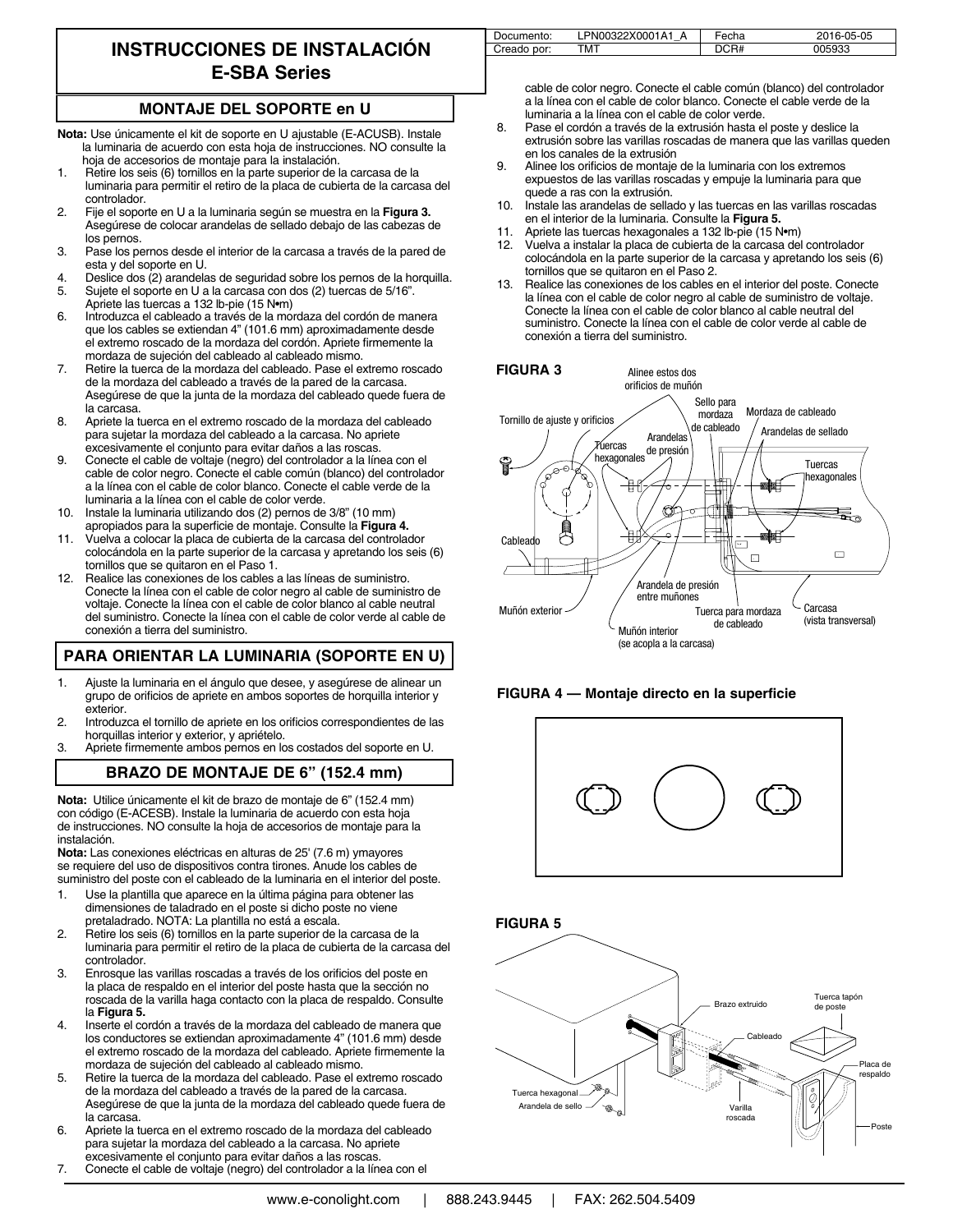### **INSTRUCCIONES DE INSTALACIÓN E-SBA Series**

| Documento:  | LPN00322X0001A1 | Fecha | 2016-05-05 |
|-------------|-----------------|-------|------------|
| Creado por: | тмт             | DCR#  | 005933     |

## **AVISO DE LA FCC**

PRECAUCIÓN: Los cambios o modificaciones que no hayan sido expresamente aprobados podrían anular la autorización del usuario para utilizar este equipo.

Este dispositivo cumple con la Sección 15 de las normativas de la FCC. El funcionamiento está supeditado a las dos condiciones siguientes: (1) Este dispositivo no podrá causar interferencia perjudicial y, (2) este dispositivo debe aceptar cualquier interferencia recibida, incluida la interferencia que pudiera causar el funcionamiento no deseado.

Este equipo ha sido probado y se ha demostrado que cumple con los límites de emisiones para un dispositivo digital Clase A, de acuerdo con la Sección 15 de las normativas de la FCC. Estos límites están diseñados para proporcionar protección razonable contra la interferencia perjudicial cuando el equipo se utiliza en una instalación comercial. Este equipo genera, usa y puede irradiar energía de radiofrecuencia y, si no se lo instala y usa de acuerdo con las instrucciones contenidas en el manual, puede causar interferencia perjudicial a las comunicaciones de radio. Es posible que el funcionamiento de este equipo en una zona residencial pueda probablemente provocar interferencias perjudiciales, en cuyo caso el usuario deberá corregir la interferencia por cuenta propia. CAN ICES-005 (A)/NMB-005 (A)

#### **PLANTILLA**

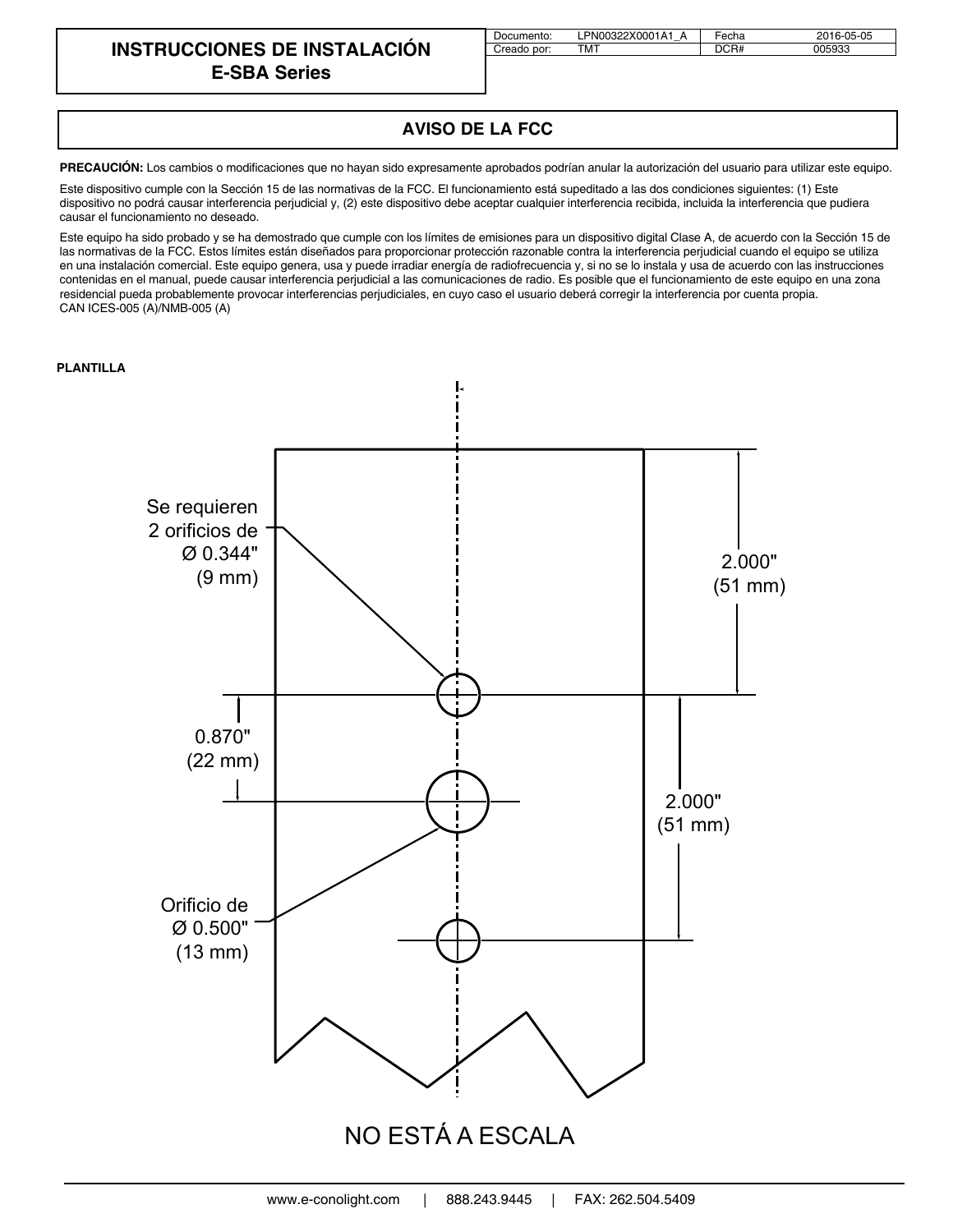# **NOTICE D'INSTALLATION Séries E-SBA**

| e-cono <b>light</b> ® |
|-----------------------|
|                       |

# MISES EN GARDE

# **CONSIGNES IMPORTANTES DE SÉCURITÉ**

**Lorsque vous utilisez un équipement électrique, des mesures de sécurité de base doivent toujours être respectées, incluant les suivantes :**

## **VEUILLEZ LIRE ET RESPECTER TOUTES LES CONSIGNES DE SÉCURITÉ**

**1. DANGER** – Risque de choc – Coupez l'alimentation avant l'installation. *DANGER – Risk of shock – Disconnect power before* 

*installation.*

- 2. Ce produit doit être installé conformément à NEC ou votre code électrique local. Si vous n'êtes pas familier avec ces codes et ces exigences, veuillez contacter un électricien qualifié. *This luminaire must be installed in accordance with the NEC or your local electrical code. If you are not familiar with these*  codes and requirements, consult a qualified electrician.
- 3. Adapté aux endroits mouillés. *Suitable for Wet Locations.*

# **VEUILLEZ GARDER CES INSTRUCTIONS POUR RÉFÉRENCE ULTÉRIEURE**

### **FIXATION DU MONTANT AJUSTABLE DE 51 mm (2 po)**

**Remarque :** Le luminaire n'est prévu que pour des orientations de fixation de 0° à 90° d'inclinaison. NE PAS l'utiliser en tant que luminaire à éclairage dirigé vers le haut. Voyez la Figure 2. Utilisez cette fiche d'installation pour installer le luminaire. NE PAS se référer à la fiche de montage des accessoires pour l'installation.

- 1. Retirez les six vis situées sur le dessus du boîtier du luminaire pour pouvoir retirer la plaque de recouvrement du boîtier de l'excitateur.
- 2. Posez le joint d'étanchéité sur le montant supérieur en alignant les (2) trous du joint d'étanchéité avec les (2) trous des boulons filetés dans le montant supérieur.
- 3. Alignez les (2) trous du boulon fileté sur le montant supérieur avec les (2) trous de boulon sur le côté du lampadaire.
- 4. Fixez le montant supérieur au luminaire à l'aide des (2) boulons et des rondelles de blocage fournis avec le montant. Serrez les boulons à 15 Nm (132 po-lb)
- 5. Retirez le couvercle du compartiment des jonctions de fils hors du montant supérieur en retirant les (2) vis du couvercle.
- 6. Acheminez le fil de terre du luminaire (vert), le fil neutre (blanc) et le fil de phase (noir) à travers la paroi du luminaire et dans le compartiment des jonctions de fils du montant.

| ıent | $\lambda$<br>А<br>n<br>м<br>$-$ | $\bm{\mathsf{\omega}}$ ate : | $\sim$<br>ີ່ ກ−ບພ |
|------|---------------------------------|------------------------------|-------------------|
|      | гмт                             |                              | roon              |

- Un réducteur de tension est nécessaire pour les connexions électriques sur des supports de montants ajustables de 51 mm (2 po) à partir d'une hauteur de 7,6 mm (25 pi) et plus. Nouez les fils d'alimentation au-dessus du trou d'entrée des fils d'alimentation dans le compartiment des jonctions de fils pour réduire les tensions sur les connexions. Assurez-vous que le nœud ne glisse pas à travers le trou.
- 8. Glissez le montant inférieur sur un tube mural ou un tenon lourd de diamètre extérieur de 60 mm (2 3/8 po) et serrez fermement les deux vis de réglage à 6 pans avec une clé Allen à 16 Nm (140 po-lb). Voir **Figure 1.**
- 9. Branchez le câble noir au câble d'alimentation en tension. Branchez le câble blanc au câble d'alimentation neutre. Branchez le câble vert à la masse de l'alimentation.
- 10. Si une photocellule est utilisée comme accessoire, placez-la dans le couvercle du compartiment des jonctions de fils du montant. Consultez la fiche d'installation d'une photocellule pour plus de détails.
- 11. Le luminaire n'est prévu que pour des orientations de fixation de  $0^\circ$  à 90° d'inclinaison. NE PAS l'utiliser en tant que luminaire à éclairage dirigé vers le haut. Voyez la **Figure 2.**
- 12. Serrez le boulon de 9,5 mm (3/8 po) dans le compartiment des jonctions de fils à 25 Nm (19 pi-lb).
- 13. Replacez le couvercle du compartiment des jonctions de fils du montant et serrez les (2) vis retirées à l'étape 5.
- 14. Réinstallez la plaque du couvercle du boîtier de l'excitateur en la replaçant sur le dessus du boîtier et en serrant les (6) vis qui ont été retirées à l'étape 1.

#### **FIGURE 1**





8 mm (5/16 po) dans surface robuste solide

Montant ajustable de 51 mm (2 po) sur tube de 51 mm (2 po)

**FIGURE 2 — Positions des montants ajustables à 51 mm (2 po)**



Positions typiques de montage de poteau Divisions principales : 15˚







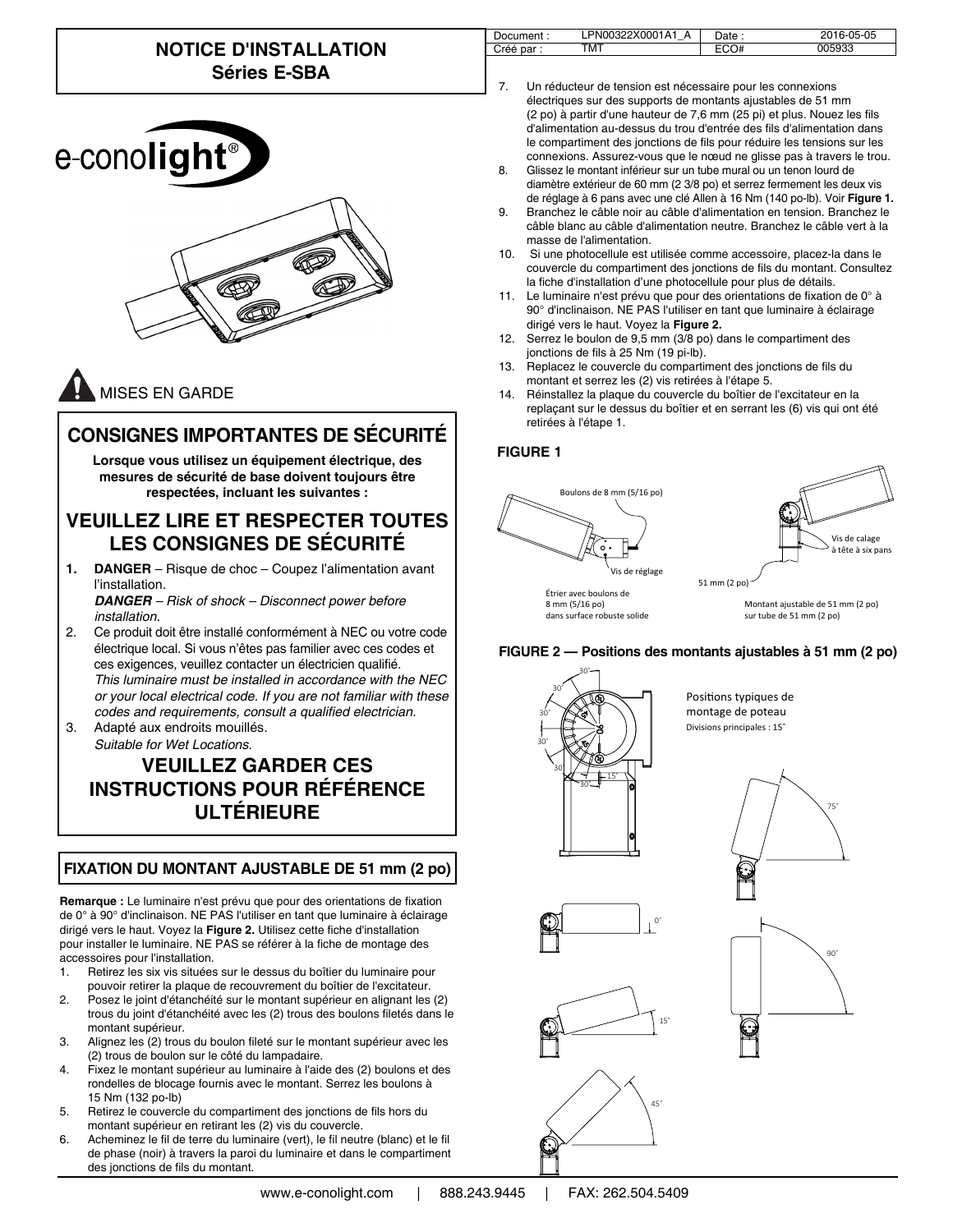## **NOTICE D'INSTALLATION Séries E-SBA**

| Document:  | PN00322X0001A1 | Date : | 2016-05-05 |
|------------|----------------|--------|------------|
| Créé par : | <b>TMT</b>     |        | )05933     |

**MONTAGE DU SUPPORT EN U**

**Remarque :** Utilisez seulement le nécessaire de support en U ajustable (C-ACC-A-AUB).

Remarque : Le luminaire n'est prévu que pour des orientations de fixation de 0° à 90° d'inclinaison. NE PAS l'utiliser en tant que luminaire à éclairage dirigé vers le haut. Voyez la Figure 2. Utilisez cette fiche d'installation pour installer le luminaire. NE PAS se référer à la fiche de montage des accessoires pour l'installation.

- 1. Retirez les six vis situées sur le dessus du boîtier du luminaire pour pouvoir retirer la plaque de recouvrement du boîtier de l'excitateur.
- 2. Fixez le support en U au luminaire comme illustré à la **Figure 3.** Assurez-vous que les rondelles d'étanchéité sont positionnées sous les têtes d'écrous.
- 3. Faites passer les boulons de l'intérieur du boîtier à travers la paroi du boîtier et le support en U.
- 4. Glissez les (2) rondelles de sécurité sur les boulons de l'étrier.
- 5. Fixez le support en U au boîtier avec (2) écrous de 8 mm (5/16 po). Serrez les boulons à 15 N (132 po-lb)
- 6. Insérez le cordon à travers la bride du cordon de sorte que les fils sortent de l'extrémité filetée de la bride du cordon d'environ 10 cm (4 po). Serrez fermement la bride du cordon au cordon.
- 7. Retirez l'écrou de la bride du cordon. Passez l'extrémité filetée de la bride du cordon à travers la paroi du boîtier. Assurez-vous que le joint d'étanchéité de la bride du cordon se trouve à l'extérieur du boîtier.
- 8. Serrez l'écrou à l'extrémité filetée de la bride du cordon pour fixer la bride au boîtier. Ne pas trop serrer pour éviter d'endommager les filetages.
- 9. Branchez le fil de tension de l'excitateur (noir) au fil noir du cordon. Raccordez le fil commun de l'excitateur (blanc) au fil blanc du cordon. Raccordez le fil vert du luminaire blanc au fil vert du cordon.
- 10. Montez le luminaire à l'aide de (2) boulons de 10 mm (3/8 po) appropriés à la surface de montage. Voyez la **Figure 4.**
- 11. Réinstallez la plaque du couvercle du boîtier de l'excitateur en la plaçant sur le dessus du boîtier et en serrant les (6) vis qui ont été retirées à l'étape 1.
- 12. Effectuez les raccordements électriques aux fils d'alimentation réseau. Raccordez le fil conducteur noir au fil d'alimentation en tension. Raccordez le fil blanc du cordon au fil d'alimentation réseau neutre. Raccordez le fil vert du cordon au fil de masse d'alimentation réseau.

### **POUR ORIENTER LE LUMINAIRE (SUPPORT EN U)**

- 1. Ajustez le luminaire à l'angle désiré, en vous assurant d'aligner l'ensemble des trous de sécurité dans les supports intérieurs et extérieurs de l'étrier.
- 2. Insérez la vis de sécurité dans les trous correspondants des étriers internes et externes et serrez.
- 3. Serrez fermentent les boulons sur les côtés de support en U.

### **BRAS DE MONTAGE DE 15 CM (6 PO).**

**Remarque :** Utilisez seulement le nécessaire du bras de montage de 15,2 cm (6 po) (C-ACC-A-SBMTARM-6IN).

**Remarque :** NE PAS l'utiliser en tant que luminaire à éclairage dirigé vers le haut. Utilisez cette fiche d'installation pour installer le luminaire. NE PAS se référer à la fiche de montage des accessoires pour l'installation. **Remarque :** Un réducteur de tension est nécessaire pour les connexions électriques à des hauteurs de 7,6 m (25 pi) et plus. Nouez les fils

d'alimentation du poteau et le cordon du luminaire à l'intérieur du poteau.

- 1. Utilisez le gabarit de la dernière page pour les dimensions de perçage du poteau si le poteau n'est pas prépercé. REMARQUE : Le gabarit N'EST PAS à l'échelle.
- 2. Retirez les (6) vis situées sur le dessus du boîtier du luminaire pour pouvoir retirer la plaque de recouvrement du boîtier de l'excitateur.
- 3. Vissez les tiges filetées à travers les trous du poteau dans la plaque d'appui à l'intérieur du poteau jusqu'à ce que la section non filetée de la tige touche la plaque d'appui. Voyez la **Figure 5.**
- 4. Insérez le cordon à travers la bride du cordon de sorte que les fils sortent de l'extrémité filetée de la bride du cordon d'environ 10 cm (4 po). Serrez fermement la bride du cordon au cordon.
- 5. Retirez l'écrou de la bride du cordon. Passez l'extrémité filetée de la bride du cordon à travers la paroi du boîtier. Assurez-vous que le joint d'étanchéité de la bride du cordon se trouve à l'extérieur du boîtier.
- 6. Serrez l'écrou à l'extrémité filetée de la bride du cordon pour fixer la bride au boîtier. Ne pas trop serrer pour éviter d'endommager les filetages.
- 7. Branchez le fil de tension de l'excitateur (noir) au fil noir du cordon. Raccordez le fil commun de l'excitateur (blanc) au fil blanc du cordon. Raccordez le fil vert du luminaire blanc au fil vert du cordon.
- 8. Introduisez le cordon par l'extrusion dans le poteau et faites glisser l'extrusion sur les tiges filetées pour que les tiges reposent dans les rainures de l'extrusion.
- 9. Alignez les trous de montage du luminaire avec les extrémités apparentes des tiges filetées et poussez le luminaire au ras de l'extrusion.
- 10. Installez les rondelles d'étanchéité et les écrous sur les tiges filetées à l'intérieur du luminaire. Voyez la **Figure 5.**
- 11. Serrez les écrous à six pans à 15 Nm (132 po-lb)
- 12. Réinstallez la plaque du couvercle du boîtier de l'excitateur en la replaçant sur le dessus du boîtier et en serrant les (6) vis retirées à l'étape 2.
- 13. Effectuez les connexions de fils à l'intérieur du poteau. Raccordez le fil conducteur noir au fil d'alimentation en tension. Raccordez le fil blanc du cordon au fil d'alimentation réseau neutre. Raccordez le fil vert du cordon au fil de masse d'alimentation réseau.

#### **FIGURE 3**